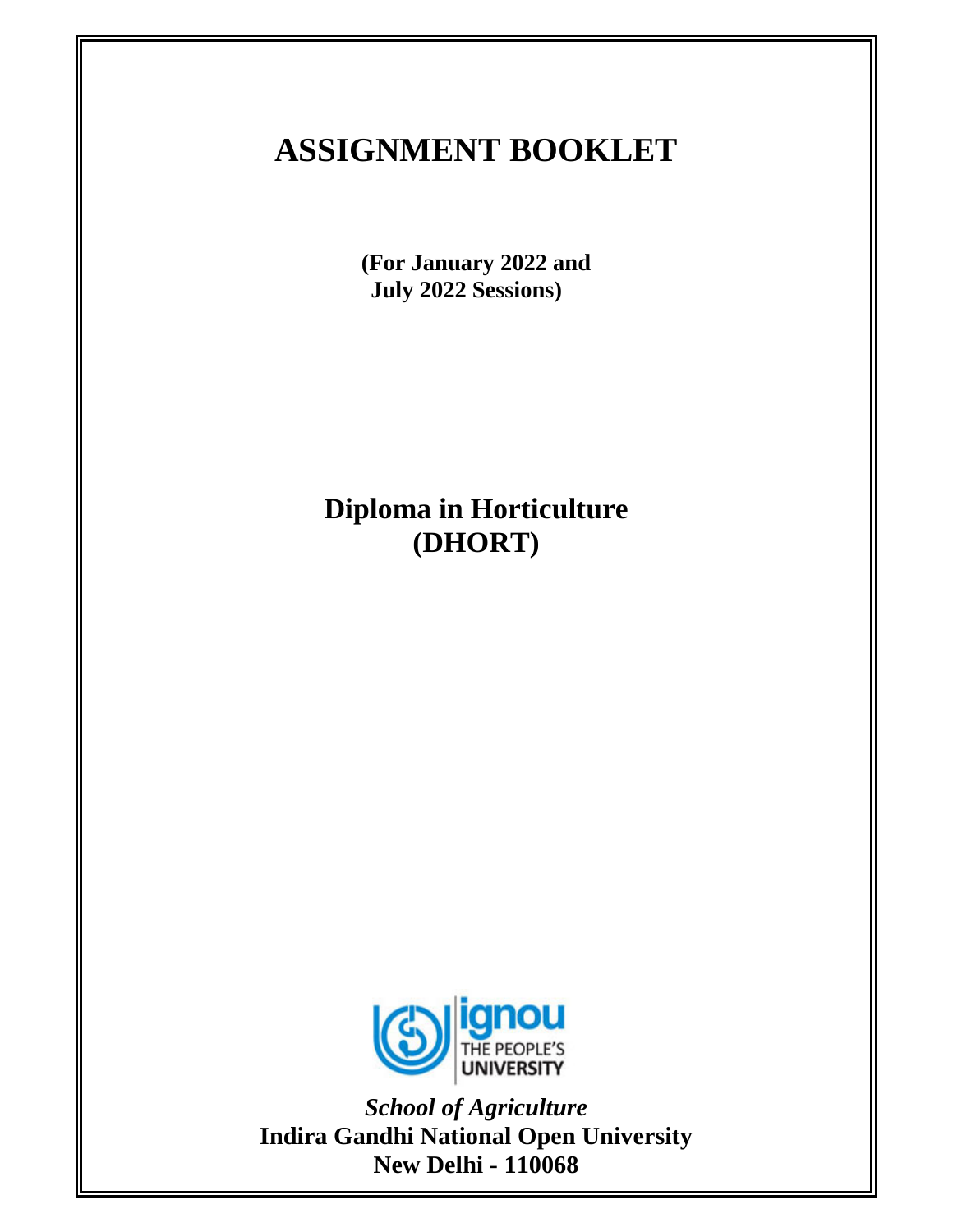Dear Learners,

As you are aware that for theory, the weightage to the term-end examination will be 80% and the weightage to the continuous assessment will be 20%. The continuous assessment is in form of assignments. There is one assignment for each course i.e. total four assignments for the programme. Each assignment will be of 50 marks, which ultimately will be converted to have weightage of 20% of theory. Instructions to format your assignments are as follows:

## **Before attempting the assignments, please read the following instructions carefully.**

- 1. First of all, read the assignment questions and instructions and identify the components of an assignment. You should read the relevant sections and sub-sections of a unit while preparing your responses. Write answers in your own words. Your responses should not be a verbatim reproduction of the textual materials / blocks provided for self- learning purpose. We also suggest that, you may read additional available in your study centre or in any other library before preparing your responses. But extra reading is not a must to answer these assignments.
- 2. On top of the first page of your answer sheet, please write the details exactly in the following format.

(Name and Code)

- 3. Use foolscap size paper for writing your answer.
- 4. Leave 4cm margin on the top, bottom and left of your answer sheet.
- 5. Clearly indicate question no. and part of the question being solved while writing answers.

| <b>Assignment No.</b>       | <b>Last date of submission</b><br>(For January, 2022) | <b>Last date of submission</b><br>(For July, 2022) |
|-----------------------------|-------------------------------------------------------|----------------------------------------------------|
| Assignment 1 (BAP-002)      | 30th August, 2022                                     | 28th February, 2023                                |
| Assignment 2 (BAPI-004)     | (Before submission of TEE<br>Form)                    | (Before submission of TEE)<br>Form)                |
| Assignment 3 (BAPI-005)     |                                                       |                                                    |
| Assignment 4 (BAPI-006) $&$ |                                                       |                                                    |
| Assignment 4 (BAPI-007)     |                                                       |                                                    |

- 6. Assignments have to be sent to the coordinator of your study centre. You can submit all your assignments before submission of exam form for Term-End-Examination (TEE). Assignment should be submitted before the submission of TEExam Form as per the University schedule. You can also submit your assignment to the nearest IGNOU, Regional Centre.
- **7. We strongly suggest that you should retain a copy of your assignment responses.**

Wishing you good luck!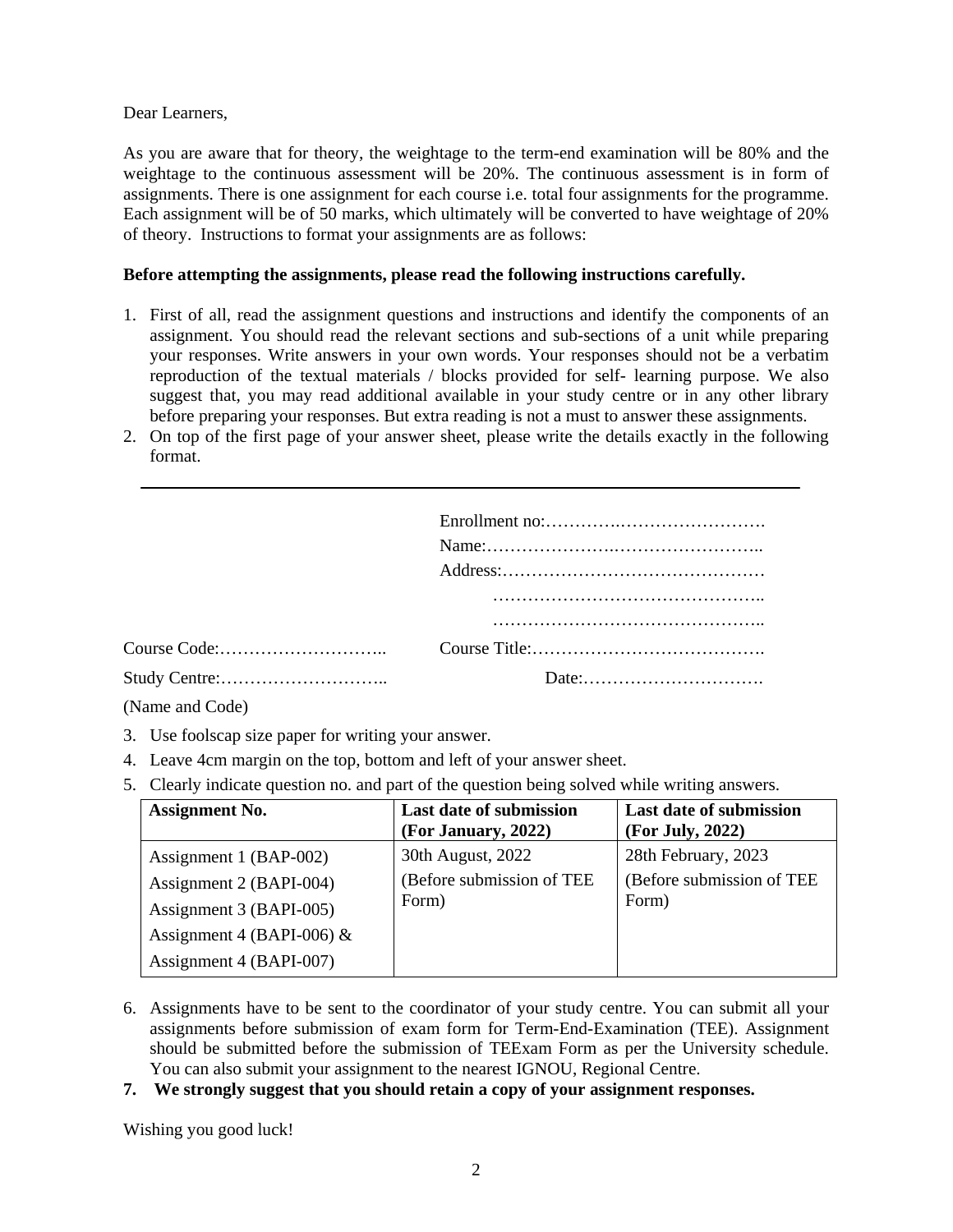# **Assignment - 1 Course Code: BAP-002 Course Title: Basic Horticulture**

**Maximum Marks: 50** 

#### **Note: All questions are compulsory and carry equal marks.**

- Q.1. Illustrate the significance of vegetables in our diet. Explain the role of drying in 10 nutritional loss and preservation in the Foods.
- Q.2. Discuss the functions of 5 micronutrients in the Horticultural plants. 10
- Q.3. Explain the role of Training and Transfer of technology in the expansion and capacity 10 building in the area of Horticulture.
- Q.4. Discuss the effect of Temperature on seed germination and flowering of Horticultural 10 plants.
- Q.5. How do you protect your horticultural plants from adverse climatic conditions? 10 Explain with suitable examples.

## **Assignment - 2 Course Code: BAPI-004 Course Title: Production Technology of Fruit Crops**

#### **Maximum Marks: 50**

#### **Note: All questions are compulsory and carry equal marks.**

| 0.1.    | Discuss the product densification and value addition in coconut.                    | 10 |
|---------|-------------------------------------------------------------------------------------|----|
| $O.2$ . | Explain the area and production status of Date Palm in India. Write about its uses. | 10 |
| O.3.    | Discuss the cultivation practices (cultural practices) of Papaya.                   | 10 |
| Q.4.    | Explain the pests and disease management in Sapota and Jackfruit.                   | 10 |
| Q.5.    | Discuss the methods of Propagation in Ber.                                          |    |

## **Assignment - 3 Course Code: BAPI-005 Course Title: Production Technology of Vegetable Crops**

#### **Maximum Marks: 50**

#### **Note: All questions are compulsory and carry equal marks.**

- Q.1. Write down the importance of Kitchen Garden in our health management. Discuss the 10 suitability of crop and their varieties for Kitchen Garden.
- Q.2. Discuss the planting methods of Sweet Potato and Potato. 10